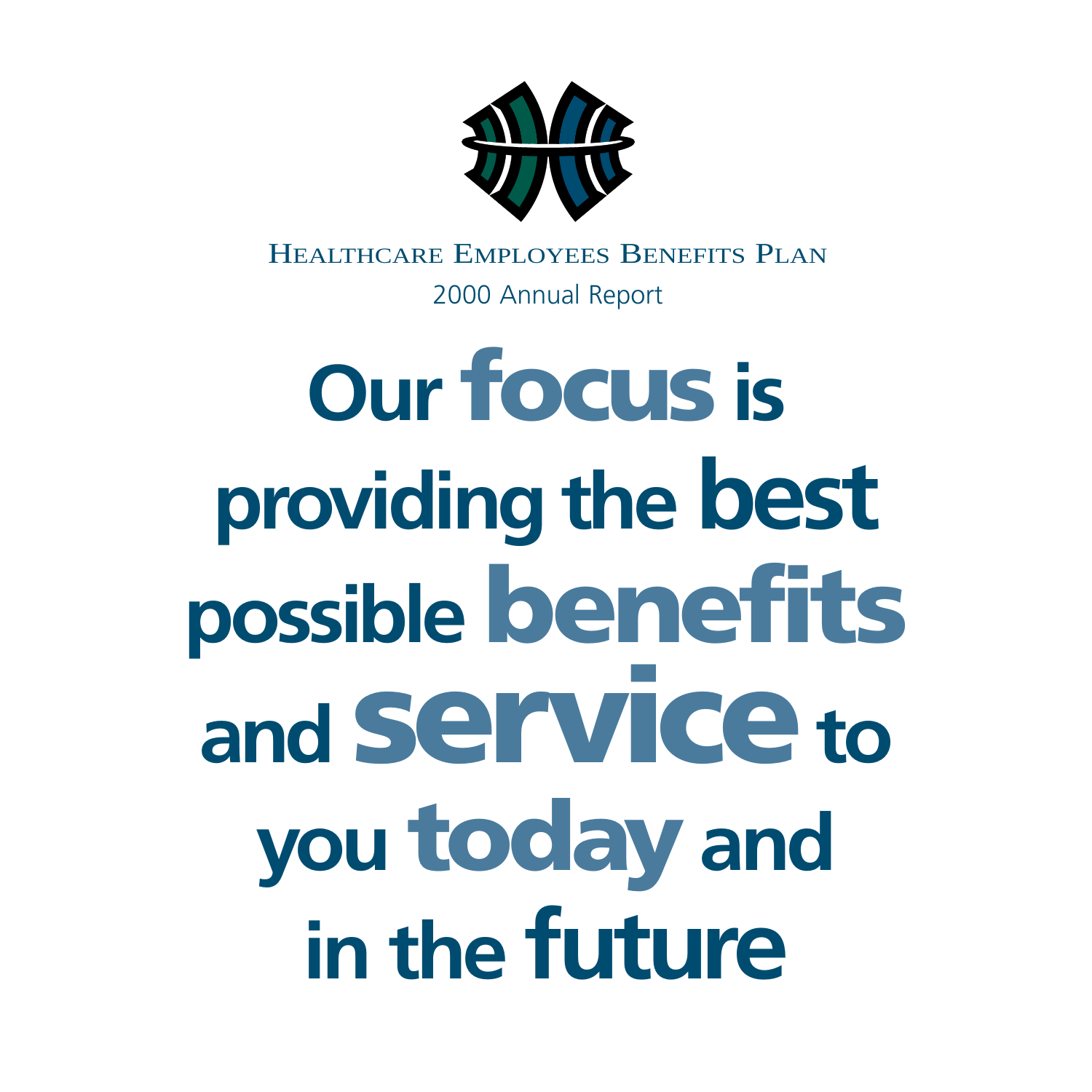# annua report

18

- **introduction**
- report from the chair
- report from the executive director
- how we work for you
- service highlights 2000
- management's responsibility
- financial summary
- on the horizon
- HEBP directory
- HEBP member feedback card



#### HEALTHCARE EMPLOYEES BENEFITS PLAN – MANITOBA

For more detailed financial information or additional information about HEBP, please contact us.

> 900-200 Graham Avenue Winnipeg, MB R3C 4L5 Phone: (204) 942-6591 Toll Free: 1-888-842-4233 or 1-877-567-4996 Fax: (204) 943-3862 Email: communications@hepp.mb.ca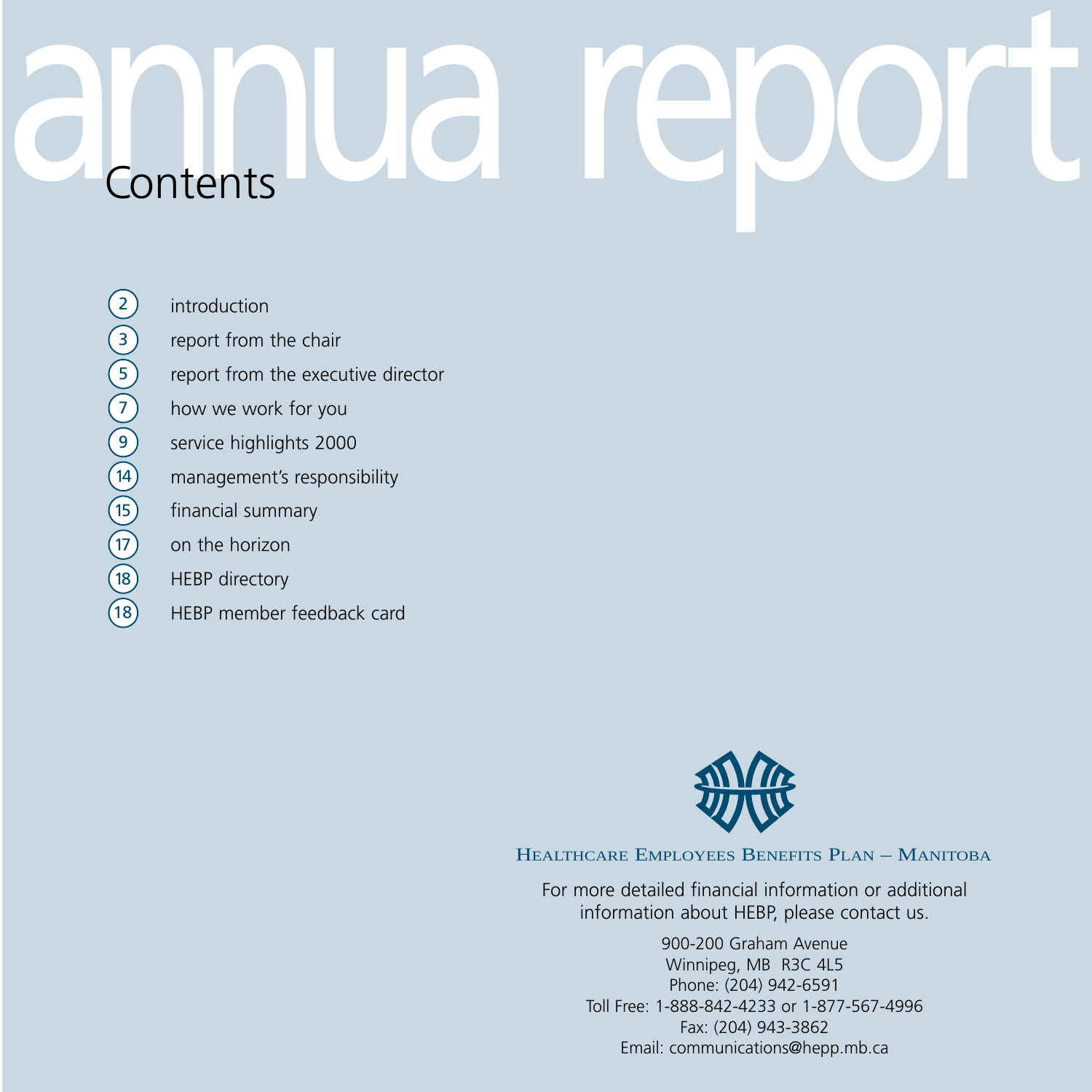annual report 2000  $\vert$  page  $(2)$ 



## Introduction

The Healthcare Employees Benefits Plan (HEBP) is pleased to present our first annual report to you.

Not all employers participate in all of the benefits plans offered through HEBP.

Should you require coverage clarification, please check with your employer. Retirees may contact HEBP for coverage clarification.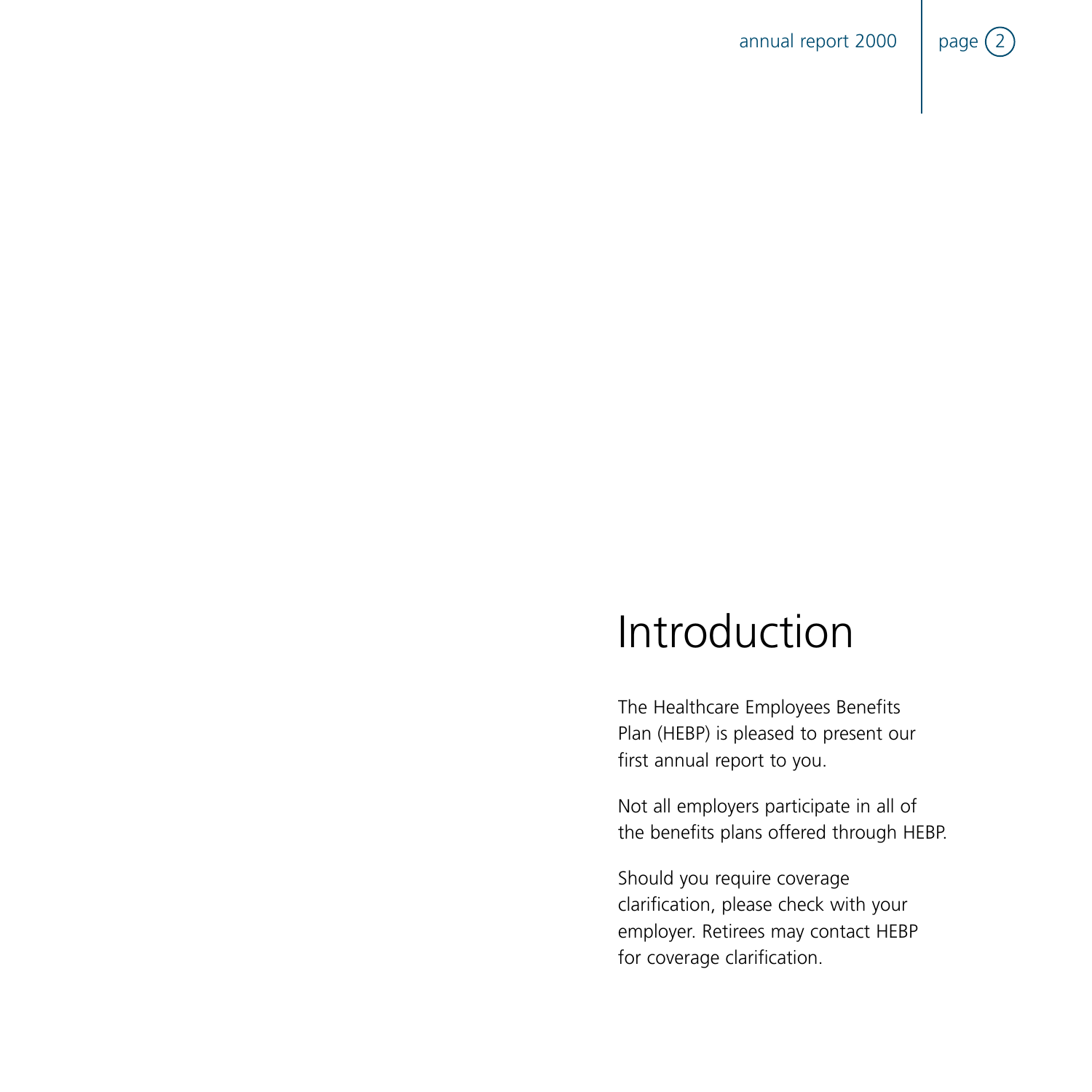# report from the chair<br>Our commitment is strong. Our commitment is strong.

Welcome to our first annual report! 2000 was a year in which the growth and success of the Healthcare Employees Benefits Plan – Manitoba (HEBP) was evident.

2000 has been an exciting year for HEBP as we focused on providing members and their families with comprehensive healthcare and healthcare related benefits as well as disability and life insurance coverage. Some key highlights from 2000 include:

- The Long Term Disability Plan came under the trusteeship of HEBP
- 2 staff members were assigned as Long Term Disability Service Representatives
- Improved Long Term Disability claims processing was introduced
- The BlueNet Point of Sale drug card was introduced
- A general open enrolment was offered to healthcare employees with no Group Healthcare coverage or Basic Group Healthcare coverage

The Board set key goals for service and communication with members. We committed to focusing on providing information and support to our members, facilities and staff. Three exciting results of this focus will be evident in 2001 - HEBP's website, an orientation video and an employer manual.

I am honoured to succeed Bob Romphf as the Chair of the HEBP Board of Trustees. The Board works in a collaborative environment based on mutual respect and teamwork, with union and non-union trustees working together in the best interests of the plan members we represent. I sincerely thank all Board members for their contributions to HEBP.

Feedback from members, facilities and unions contributes greatly to HEBP's success. Goals and initiatives to meet your needs are based on this feedback. We thank you for your feedback and your support of HEBP.

HEBP management and staff have worked hard to improve administration systems and processes. They have used technology and communication vehicles to enhance the services we deliver to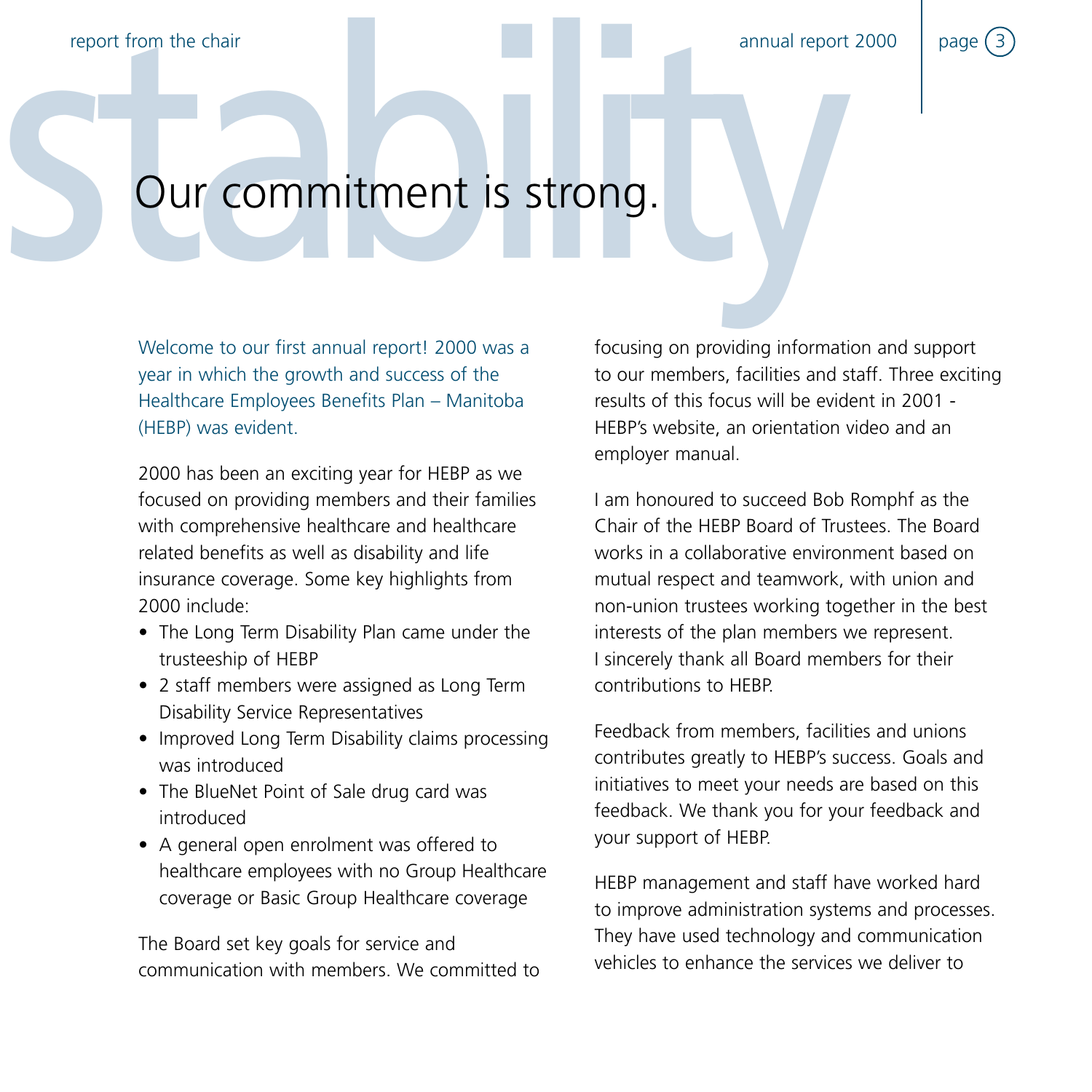

members, facilities and unions. On behalf of the Board, we thank you for your dedication.

As you read through this annual report, my hope is that you will see the scope and importance of the benefits program we provide for healthcare employees and their families.

We look forward to serving you and providing you with a comprehensive and stable benefits program now and in the future.

Sincerely,

Sennaforensen

Penny Sorensen Chair, HEBP – Manitoba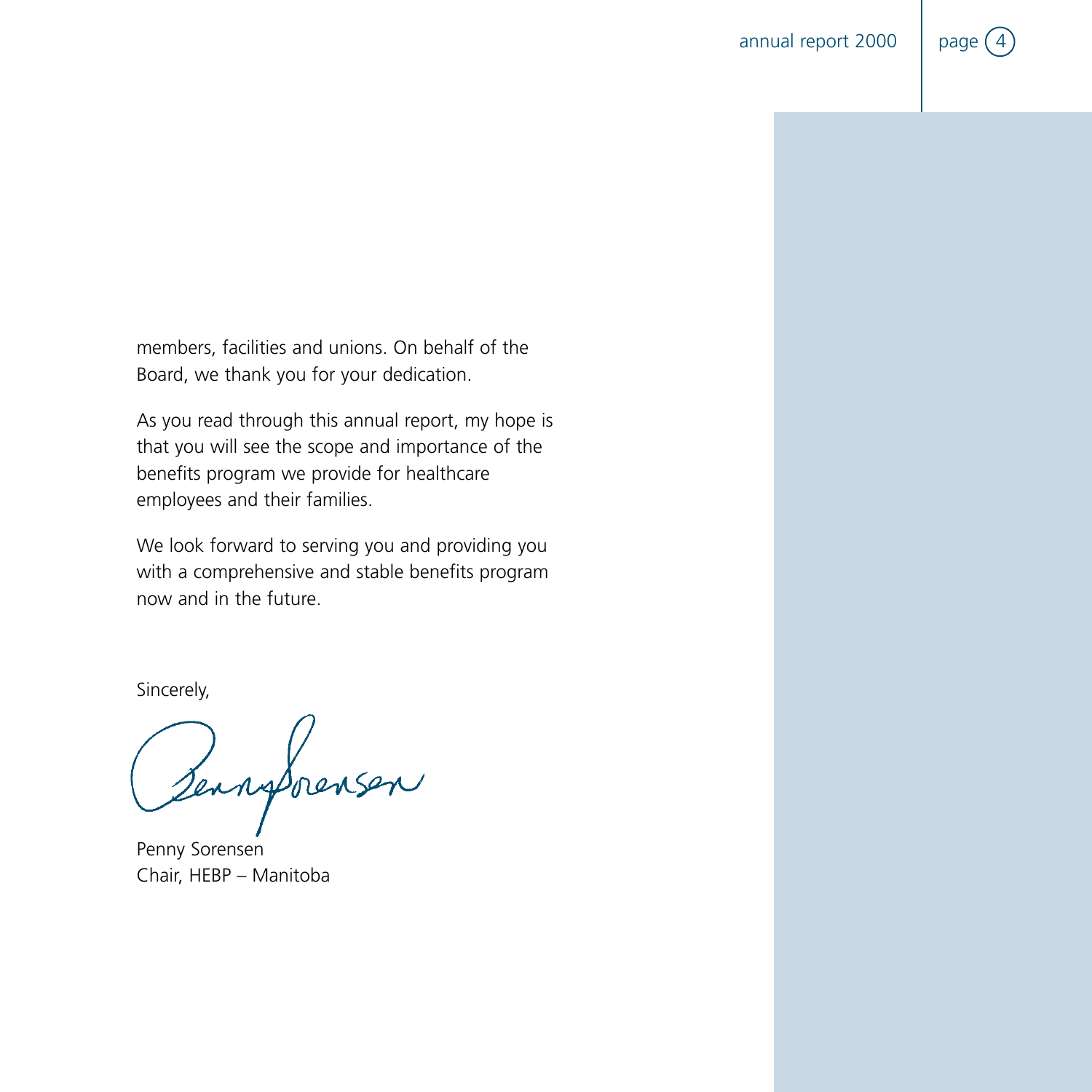## We are here to serve you.

Since 1998, the focus of HEBP has been to build a stable and service driven organization. We are successfully achieving this through the commitment of the HEBP Board of Trustees and staff and we are sincerely pleased to provide you with our first annual report.

Your jointly trusteed HEBP Board is committed to ensuring that HEBP is a leader in benefits administration and communication.

During the year 2000, we worked towards improving our administrative systems and procedures and decreasing turnaround and response times for benefit related queries.

We also worked to improve our written documents to foster better communication with you, our plan members and participating employers.

Member service is what HEBP is all about. We want to ensure that you have the confidence that your benefits are looked after by professional, knowledgeable, competent and friendly people

supported by up to date technology and accurate, secure and complete data.

In the year 2000, HEBP staff has responded to record numbers of requests for information and conducted over 50 benefits seminars. As we are part of an ever-changing world and face growing job and family demands, I am truly appreciative of their admirable efforts to provide the best possible service to members of HEBP.

By the time you read this report, our new website will be in operation. Log on to **www.hebp.mb.ca** and see what we are all about. In addition to the latest information on plan benefits and changes, you will find contact information, forms to download, newsletters and annual reports. The website will be expanded in the future to offer even more services to you.

Your feedback is important to us. Improved service quality comes from hearing your questions, comments and suggestions. We want to know what is on your mind and what your needs are so we can ensure quality, timely service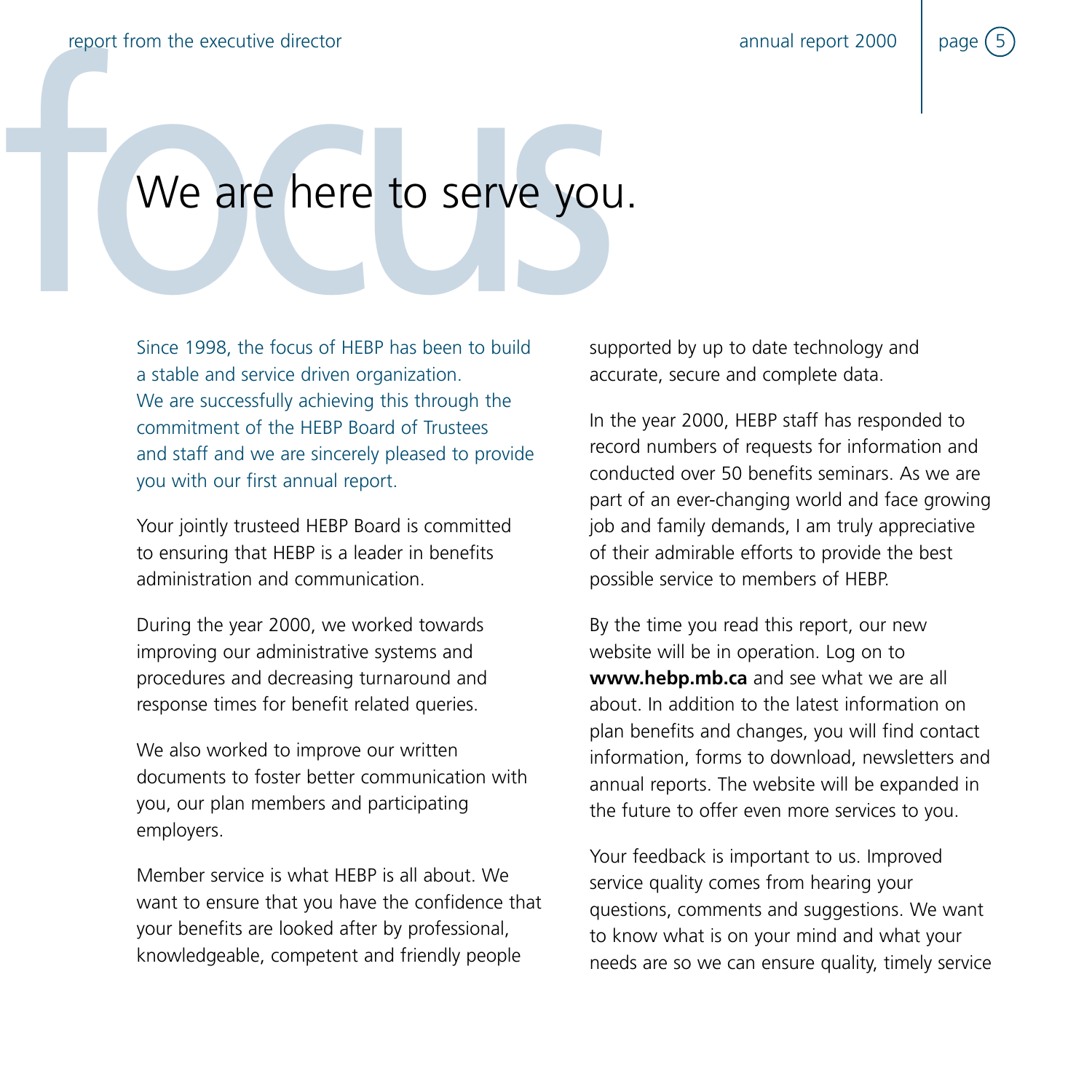

for you. We invite you to complete and return the enclosed response card.

I am very thankful for the support of our Board members and the outstanding staff at HEBP. As their commitment continues, HEBP will be able to work towards becoming stronger both financially and as an organization.

It is our privilege to serve you. We look forward to your feedback.

Bream Ho Bell

Brian LaBelle Executive Director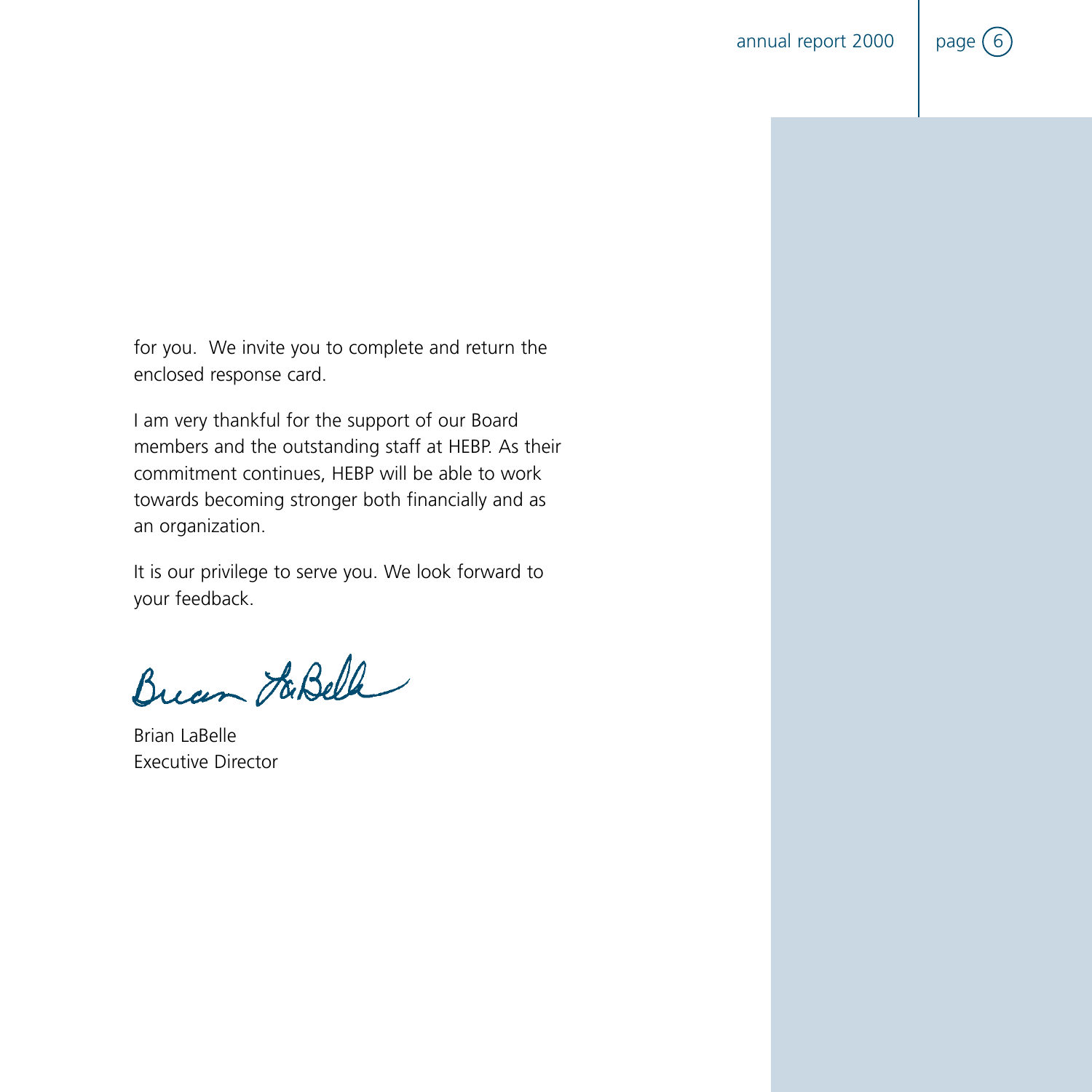# How we work for you.<br>The Healthcare Employees Benefits Plan (HEBP) At the end of 2000, HEBP has 19,926 active

The Healthcare Employees Benefits Plan (HEBP) was established in 1998 to meet the benefits coverage needs of Manitoba's healthcare employees. Dedicated people allow us to continue to grow and improve service to you, the members.

Currently, there is a wide range of group benefits coverage offered through HEBP. For actively employed members these include a Basic and an Enhanced Healthcare Plan, a Dental Plan, a Long Term Disability (LTD) Plan, a member and dependent Life Insurance Plan and an Accidental Death and Dismemberment (AD&D) Insurance Plan. For retirees, a Healthcare Plan with a choice of two levels of coverage as well as a post-retirement Life Insurance Plan is available.

HEBP provides members and their families with comprehensive healthcare benefits as well as disability and life insurance coverage. HEBP also provides coverage for the cost of health related expenses such as ambulance services, travel health, vision care, private duty nursing, prescription drugs, prosthetics and dental expenses.

At the end of 2000, HEBP has 19,926 active members in the Healthcare Plan, 17,042 active members in the Dental Plan, 3,224 retirees in the Healthcare Plan, 27,200 active and 2,696 retired members in the Life Insurance Plan and 23,885 active members in the LTD Plan. 200 participating employers offered these benefits to employees and their families.

HEBP is governed by an independent, 10 member joint Board of Trustees representing both union and employer participants:

#### *Five Trustees represent participating HEBP employers.*

*Five Trustees represent employees. These trustees represent a wide range of healthcare related unions in Manitoba.*

Please refer to the HEBP Directory on page 18 of this annual report for Board member names and affiliations.

Trustees are appointed based on their experience in employee benefits, finances, human resources and the healthcare industry. HEBP supports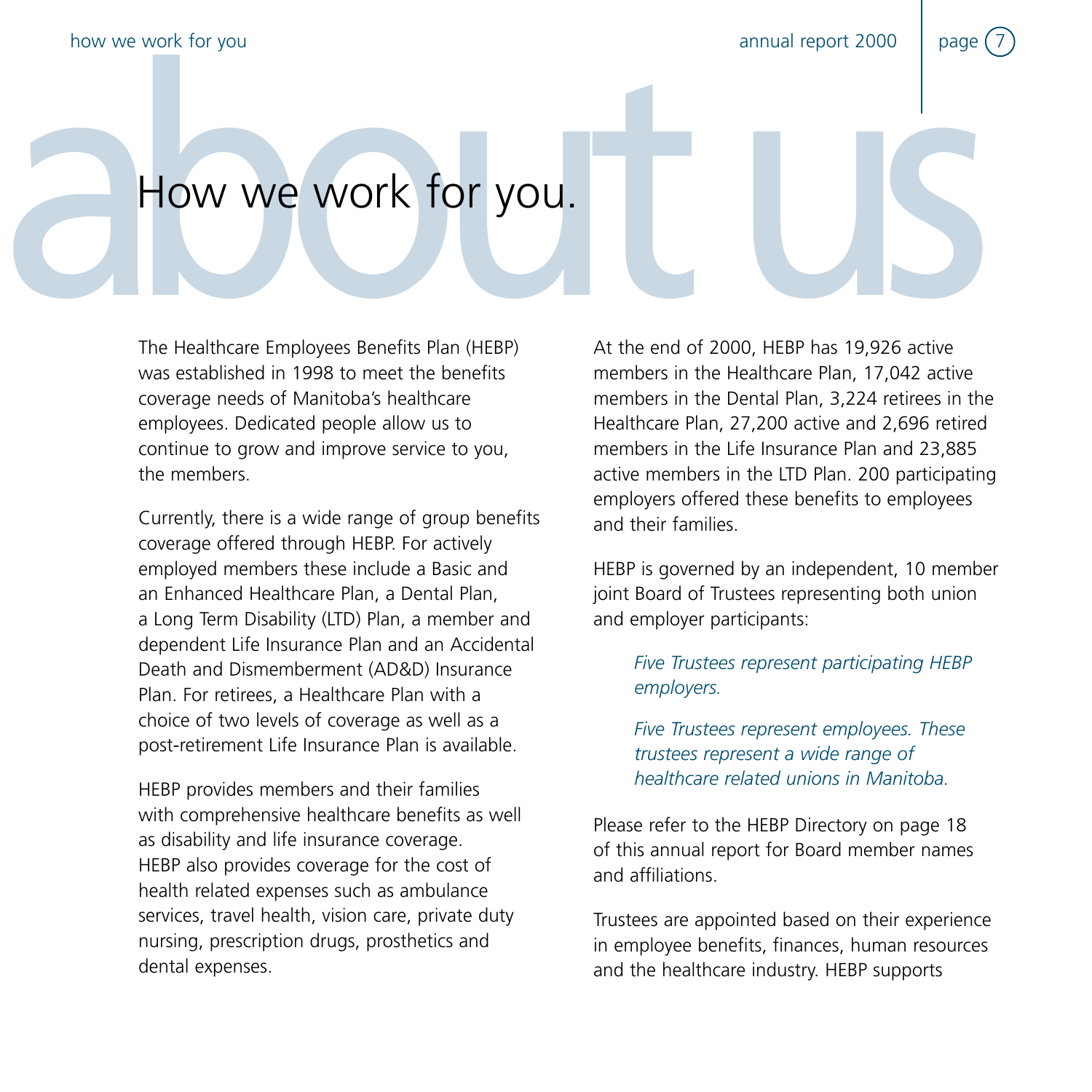

Trustees' continuing education to ensure they are informed and knowledgeable about related legislation, trends and governance issues.

We work with the following benefit plan carriers to provide excellent customer service to you:

Manitoba Blue Cross

- Healthcare Plan
- Dental Plan

Great-West Life Assurance Company

- Member and Dependent Life Insurance Plan
- AD&D Insurance Plan

Manulife Financial

– LTD Plan

The HEBP Board is supported by the management team and a full-time staff of 35. Staff provide administrative and member services for HEBP as well as for the Healthcare Employees Pension Plan (HEPP). We are building a full customer service model where our Member Service Representatives (MSR's) are trained to provide support in all of our benefits and service areas. This supports our goal to have a fully cross-trained staff.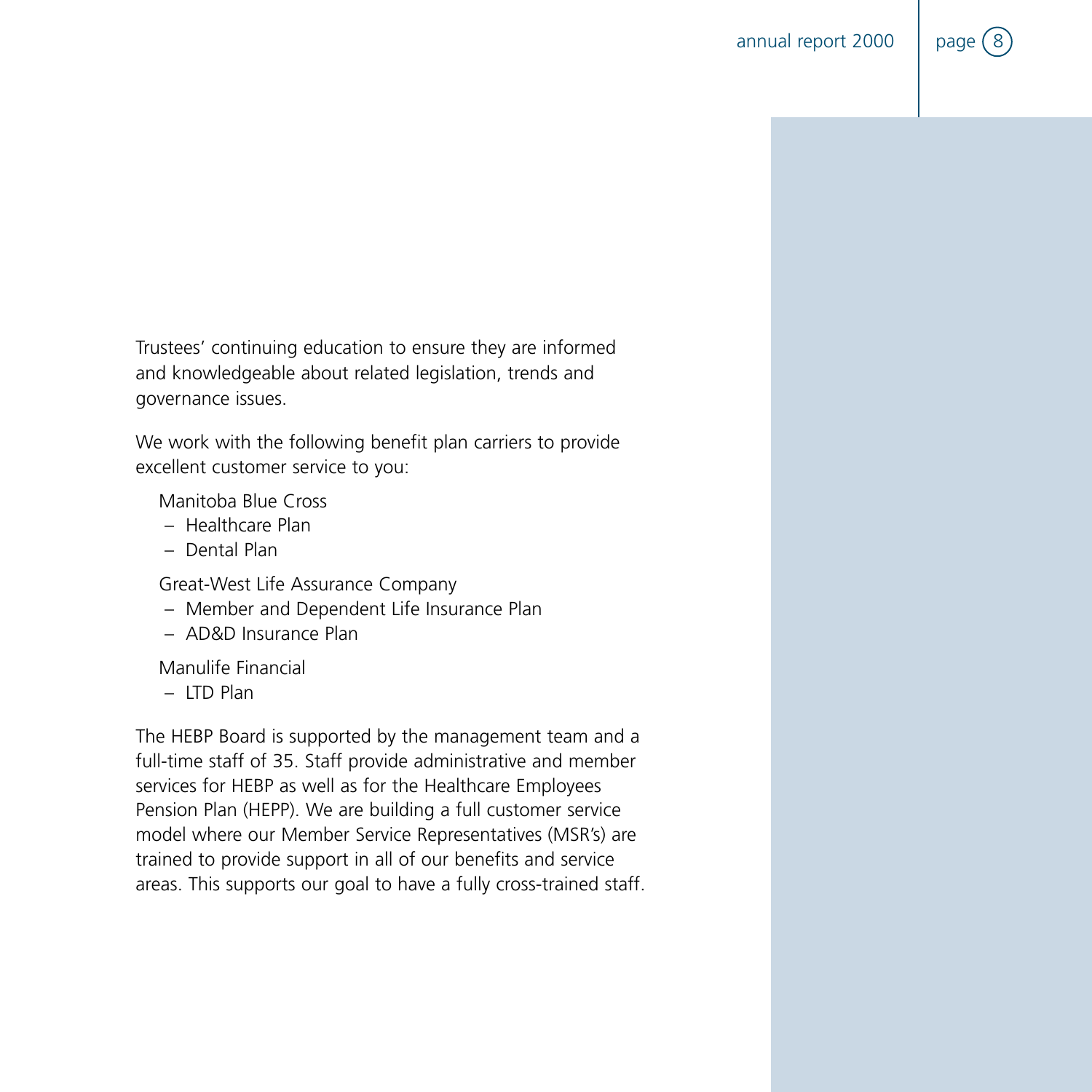# service highlights 2000<br>
Our focus is service Our focus is service.

The Healthcare Employees Benefits Plan (HEBP) experienced an exciting, key year in 2000.

The HEBP Board approved a general open enrolment initiative to address the needs of members with no Group Healthcare coverage or those with only Basic Group Healthcare coverage. Between June 1, 2000 and August 31, 2000, employees of participating healthcare facilities and retirees were given the opportunity to enrol in the HEBP Group Healthcare Plan or increase their coverage. HEBP worked with Manitoba Blue Cross in processing new enrolments and changes which were effective July 1, 2000. The results of the open enrolment were:

- 1,163 active employees were newly enrolled in the HEBP Group Healthcare Plan.
- 4,788 active employees changed from Basic to Enhanced Healthcare coverage.
- 921 retirees enrolled for Level I coverage.
- 920 retirees enrolled for Level  $\overline{\mathbb{I}}$  coverage.

In conjunction with the open enrolment, the BlueNet Point of Sale (POS) Drug Card was introduced June 1, 2000 on an optional basis. 4,425 active employees and 1,231 retirees signed up for the BlueNet POS drug card. The card provides members with the convenience of only having to pay their portion of the cost of prescription drugs at time of purchase, up to the maximum benefit.

Two HEBP staff members were dedicated as LTD Service Representatives to provide members with assistance regarding LTD claims and rehabilitation programs. They held a total of 160 one-on-one LTD counselling sessions during 2000.

In 2000, six Member Service Representatives (MSR's) were our frontline representatives. MSR's serve as an information resource and a liaison between the Plan and its' members. They made 57 group benefit presentations during 2000. These presentations were delivered in the following regional healthcare centers:

| Marquette |               |
|-----------|---------------|
| Nor-Man   | 3             |
| Southwest | 4             |
| Central   | $\mathcal{P}$ |
| Burntwood | 1             |
| Churchill | $\mathcal{P}$ |
| Winnipeg  | 14            |
|           |               |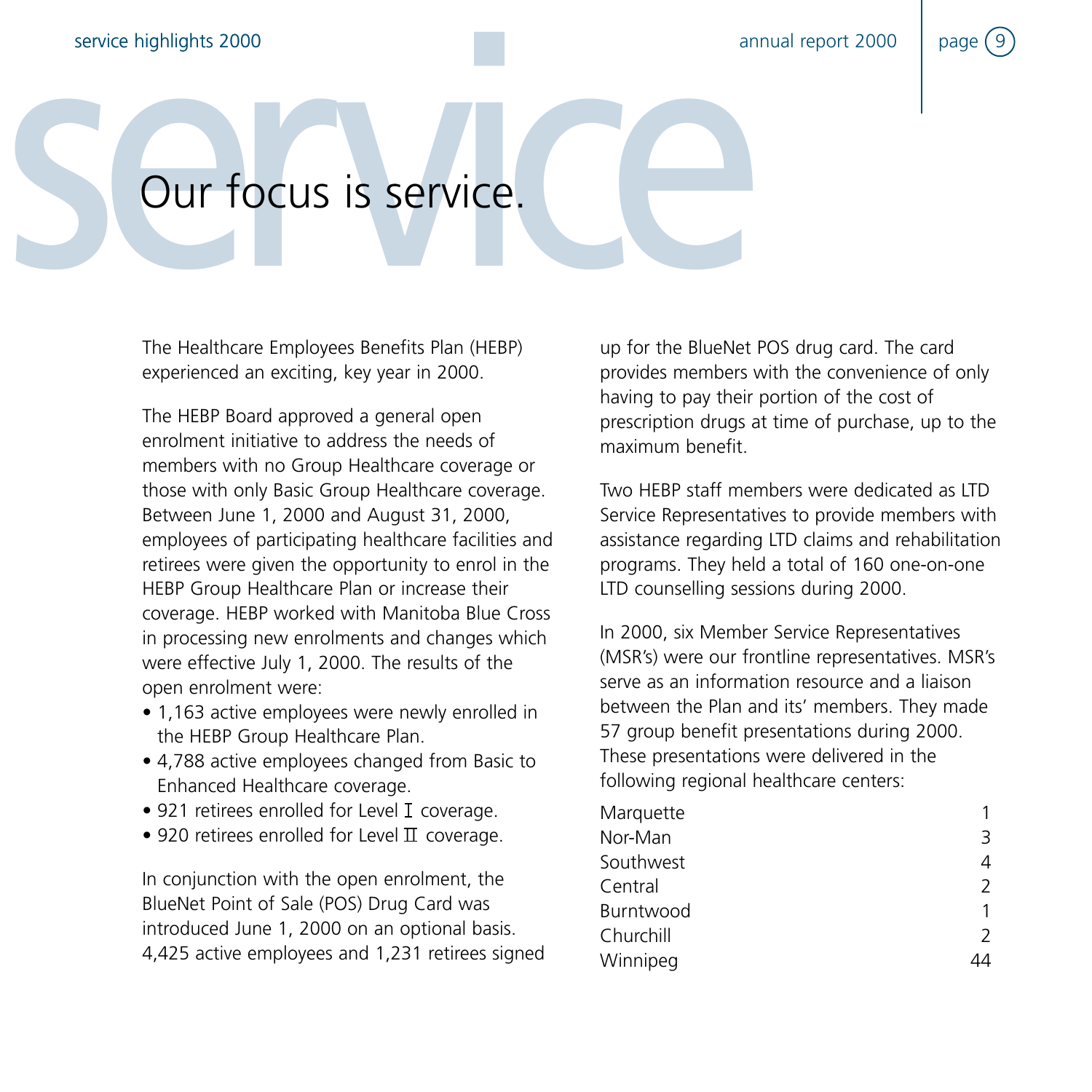

### *Plan Membership*

| <b>Active Members</b>                | Dec. 31/99 | <b>Dec. 31/00</b> | <b>Increase</b> |
|--------------------------------------|------------|-------------------|-----------------|
| Basic Healthcare Plan                | 6,549      | 7,512             | 15%             |
| Enhanced Healthcare Plan             | 8,537      | 12,414            | 45%             |
| Dental Plan                          | 15,972     | 17,042            | 7%              |
| POS Drug Card                        | N/A        | 4,425             | N/A             |
| Life Insurance Plan                  | N/A        | 27,200            | N/A             |
| LTD Plan                             | N/A        | 23,885            | N/A             |
| <b>Retirees</b>                      | Dec. 31/99 | <b>Dec. 31/00</b> | <b>Increase</b> |
| Healthcare Plan (Levels $L \& \Pi$ ) | 2,060      | 3,224             | 57%             |
| POS Drug Card                        | N/A        | 1,231             | N/A             |
| Post-Retirement Life Insurance       | 2,225      | 2,696             | 21%             |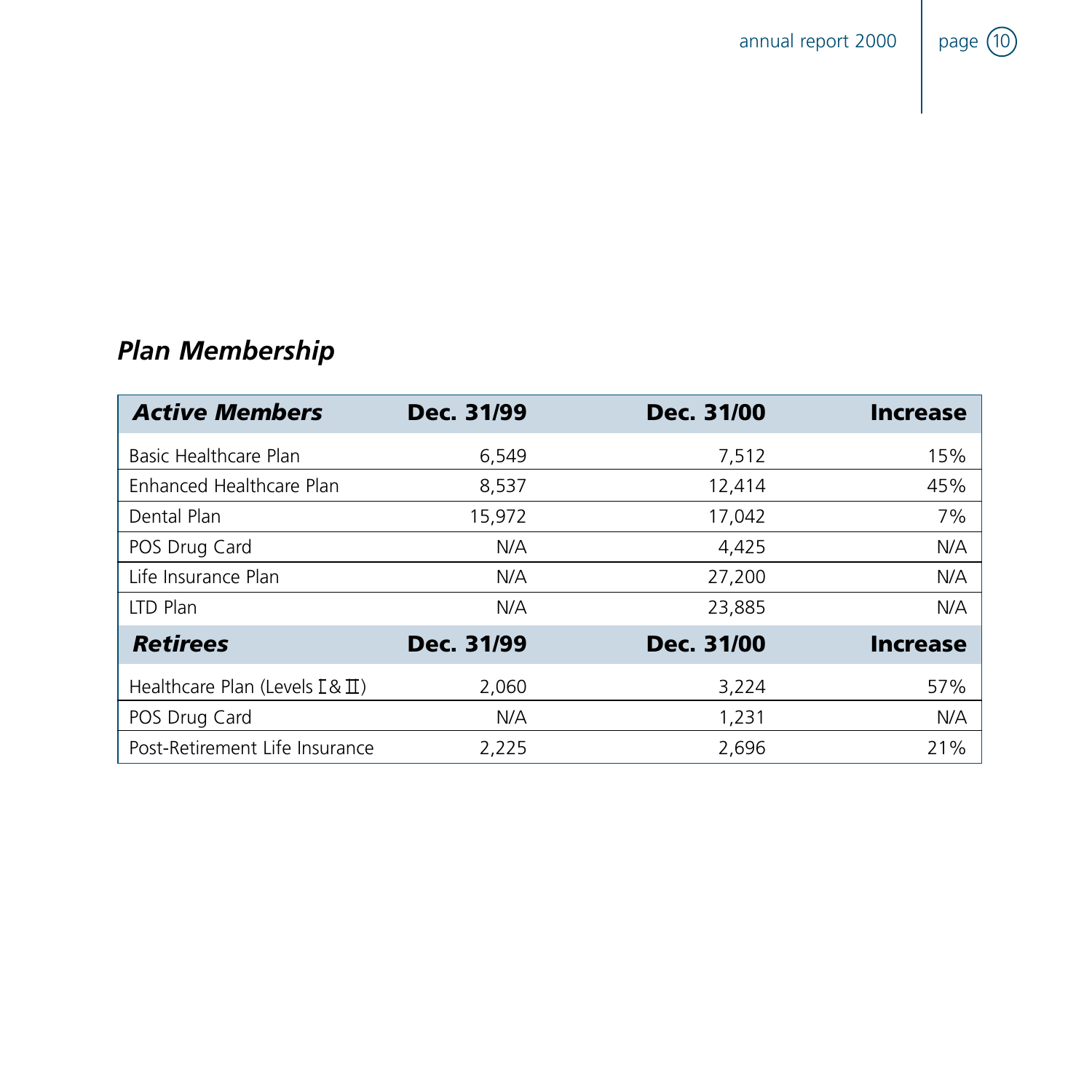#### *Plan Experience*

#### **Basic Healthcare Plan**

Comparison of Paid Claims<sup>1</sup> 1999 vs. 2000



#### **Enhanced Healthcare Plan**

Comparison of Paid Claims<sup>1</sup> 1999 vs. 2000



<sup>1</sup> The paid claims figures shown in these charts will not match the financial statements which are stated on an incurred basis.

<sup>2</sup> Parameds include Physiotherapy, Podiatry, Chiropractic, Audiology, Nutritional Counselling, Clinical Psychology, Naturopathy, Osteopathy, Massage, Speech and Athletic Therapy.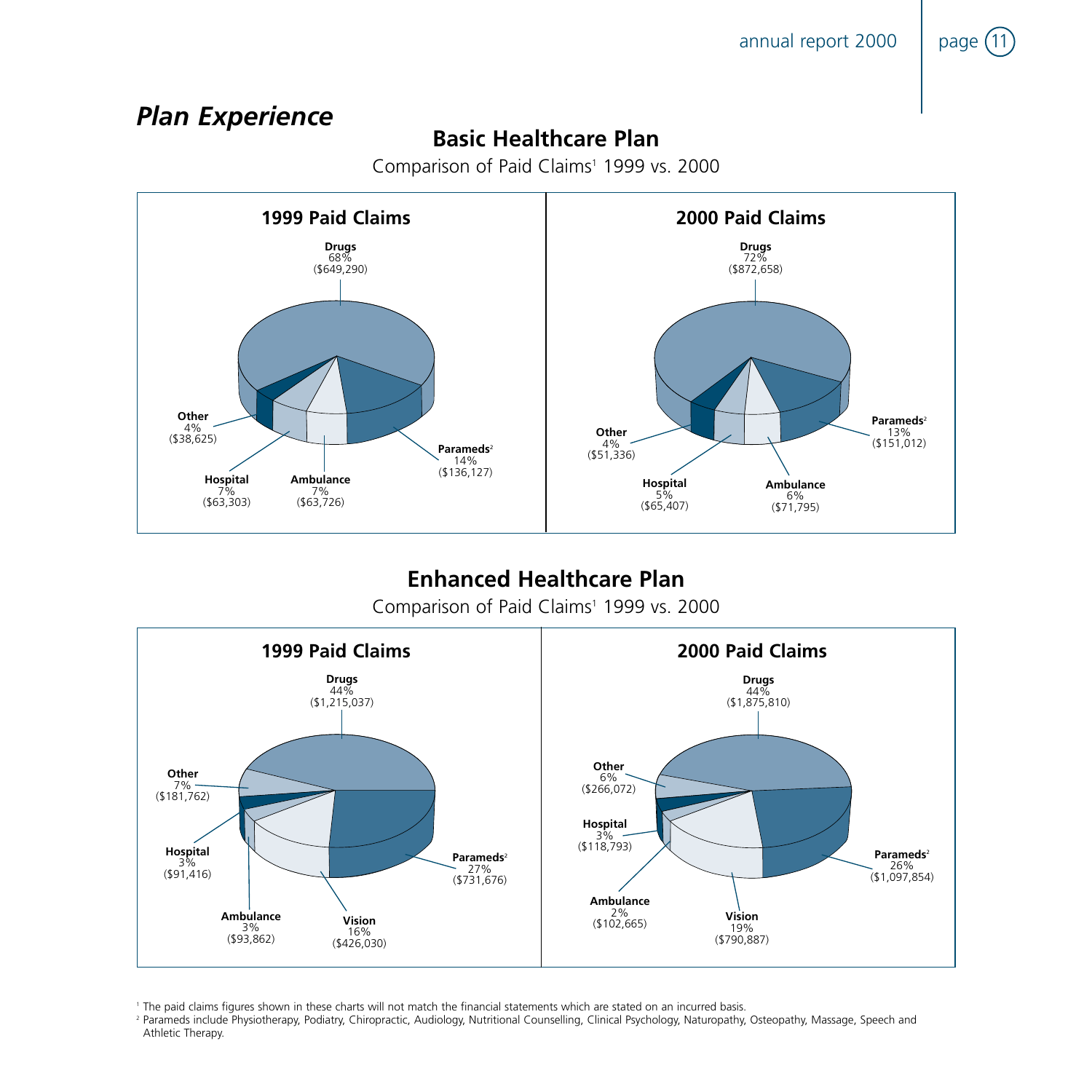#### **Retired Healthcare Plan**

Comparison of Paid Claims<sup>1</sup> 1999 vs. 2000



**Dental Plan** Comparison of Paid Claims<sup>1</sup> 1999 vs. 2000

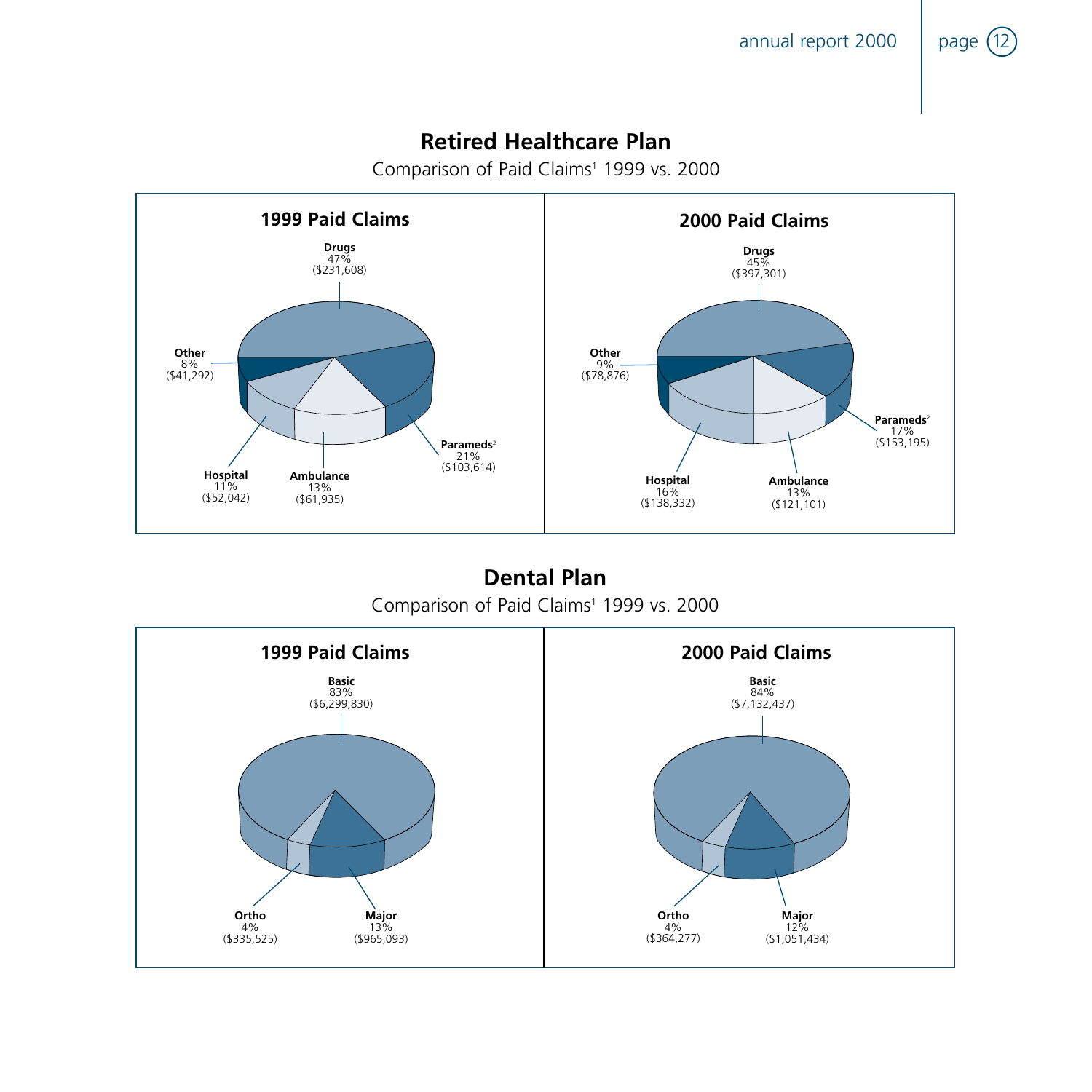

Comparison of Paid Claims 1999 vs. 2000



The total number of Life Insurance claims in 2000 was 164, up from 146 in 1999.

*The increases in overall paid claims from 1999 to 2000 for the plans were: Basic Healthcare Plan 27.5% Enhanced Healthcare Plan 55.2% Dental Plan 12.5% Retired Healthcare Plan 81.2% Group Life Plan 18.0%*

#### **Long Term Disability (LTD) Plan Experience**

There were 893 members receiving LTD benefits as of the end of 2000.

The total amount paid in LTD claims during 2000 was \$11,334,882.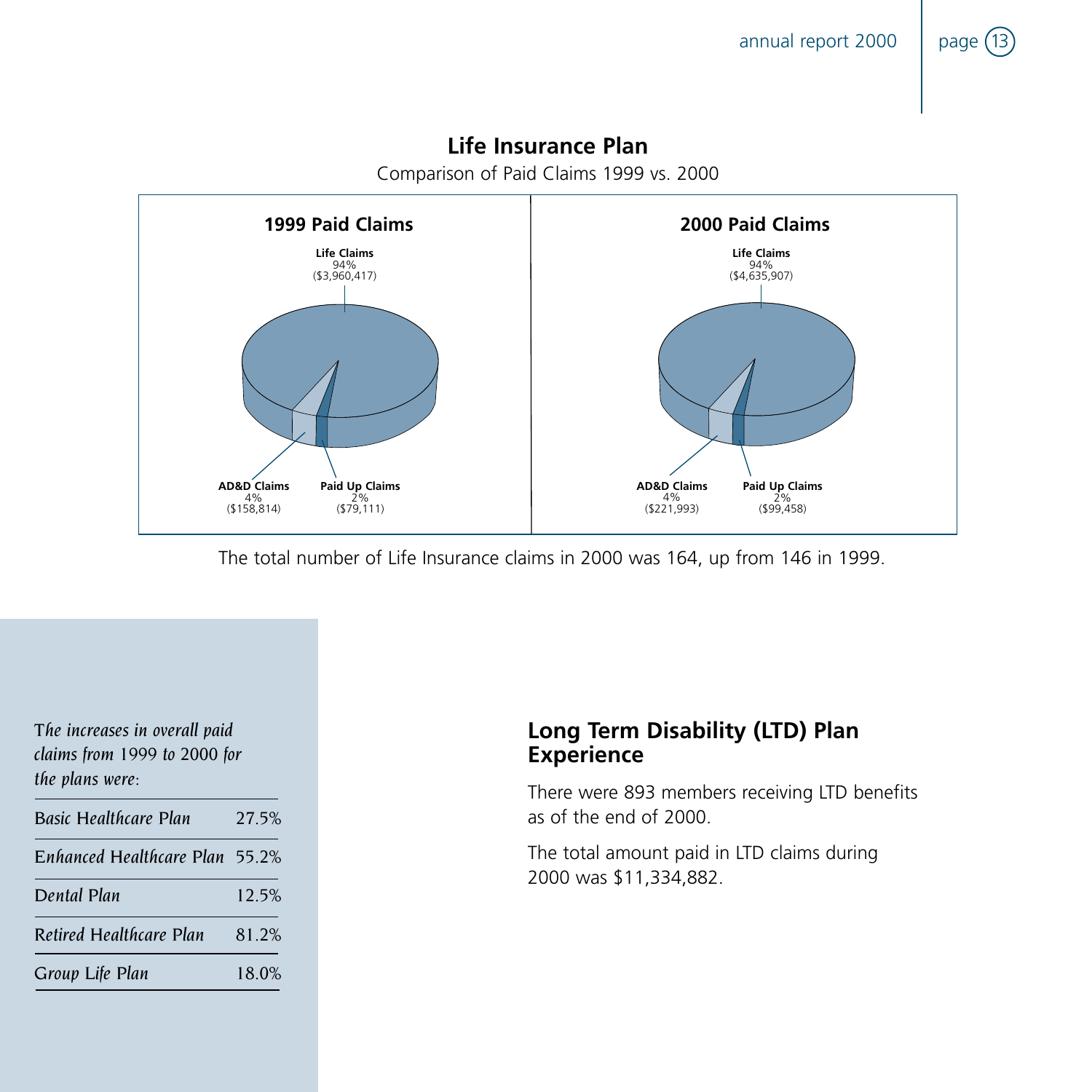### Management's Responsibility for Reporting.

The financial statements of HEBP have been prepared by management and approved by the Board of Trustees. Management is responsible for the integrity and fairness of the data presented.

The financial statements have been prepared in accordance with generally accepted accounting principles and, of necessity, include some amounts that are based on estimates and judgements. Financial information presented in the 2000 Annual Report that relates to the operations and financial position of HEBP is consistent with that in the financial statements.

Systems of internal control and supporting procedures are maintained to provide assurance that transactions are authorized, assets are safeguarded and proper records are maintained. These controls include quality standards in hiring and training employees, a code of conduct, the establishment of an organizational structure that provides a well-defined division of responsibilities and accountability for performance, and the communication of policies and guidelines throughout the organization.

The ultimate responsibility of the financial statements rests with the Board, assisted by management. HEBP's external auditors, KPMG LLP, have conducted an independent examination of the financial statements in accordance with generally accepted auditing standards, performing such tests and procedures as they consider necessary to express the opinion in their audit report. The external auditors have full and unrestricted access to the Board to discuss the audit and related findings as to the integrity of HEBP's financial reporting and adequacy of internal control systems.

Bream HaBell

Pal-Sulall

Brian LaBelle Rohini Halli, CA Executive Director, **Director Director Contains Executive Director**, HEBP – Manitoba HEBP – Manitoba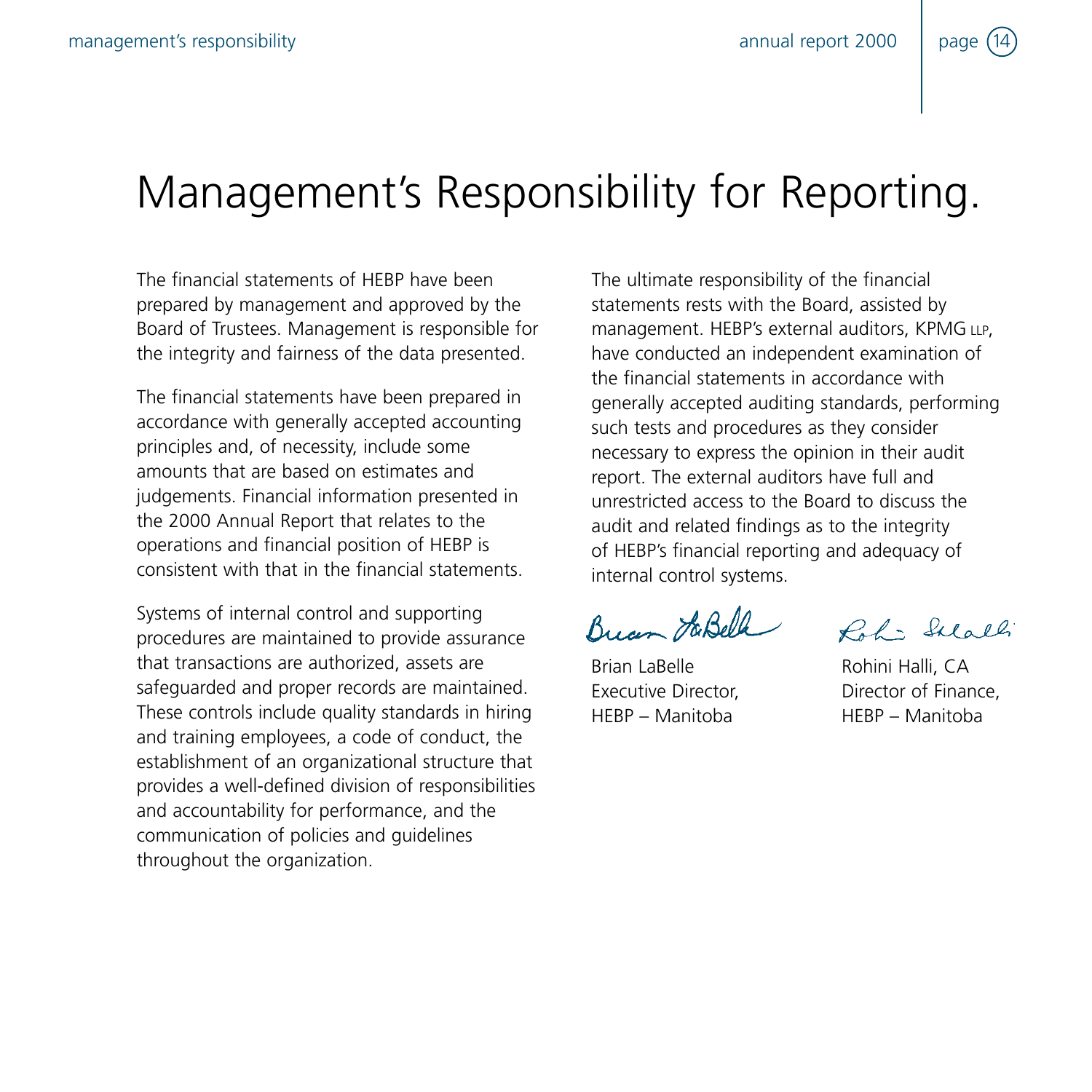#### **HEALTHCARE EMPLOYEES BENEFITS PLAN – MANITOBA**

Statements of Net Assets December 31, 2000 and 1999

|                                          | Group<br>Life Plan | Dental and<br><b>Extended</b><br><b>Health Plan</b> | Long-term<br><b>Disability</b><br>Plan | 2000<br><b>Total</b> | 1999<br><b>Total</b> |
|------------------------------------------|--------------------|-----------------------------------------------------|----------------------------------------|----------------------|----------------------|
| Assets:                                  |                    |                                                     |                                        |                      |                      |
| Premiums receivable                      | \$<br>519,382      | \$1,018,443                                         | \$3,361,053                            | \$4,898,878          | \$1,316,821          |
| Investments, at market value:            |                    |                                                     |                                        |                      |                      |
| Stocks                                   | 11,307,745         |                                                     |                                        | 11,307,745           | 10,338,227           |
| <b>Bonds</b>                             | 10,975,566         |                                                     |                                        | 10,975,566           | 9,444,087            |
| Cash and short-term deposits             | 984,581            | 204,274                                             | 8,741,475                              | 9,930,330            | 1,008,007            |
| Prepaid expenses                         | 6,614              | 3,407                                               | 10,021                                 | 20,042               | 32,504               |
| Due from Manitoba Blue Cross             |                    | 2,738,441                                           |                                        | 2,738,441            | 3,793,639            |
| Due from Manitoba Health                 |                    |                                                     | 14,715,095                             | 14,715,095           |                      |
| Due from Manitoba Health                 |                    |                                                     |                                        |                      |                      |
| Organizations Inc.                       |                    |                                                     |                                        |                      | 19,424               |
| Due from Manulife Financial              |                    |                                                     | 33,621,539                             | 33,621,539           |                      |
| Due from The Great-West Life             |                    |                                                     |                                        |                      |                      |
| Assurance Company                        | 1,185,610          |                                                     |                                        | 1,185,610            | 1,344,951            |
|                                          | \$24,979,498       | \$3,964,565                                         | \$60,449,183                           | \$89,393,246         | \$27,297,660         |
| <b>Liabilities and Net Assets</b>        |                    |                                                     |                                        |                      |                      |
| Premiums payable and accrued liabilities | \$1,000,097        | \$1,161.815                                         | 712.965<br>\$.                         | \$2,874,877          | \$2,022,980          |
| Due to Healthcare Employees              |                    |                                                     |                                        |                      |                      |
| Pension Plan                             | 20,277             | 12,505                                              | 38,970                                 | 71,752               | 57,054               |
| Due to MHO Long-term Disability Plan     |                    |                                                     |                                        |                      | 39,169               |
| Reserves:                                |                    |                                                     |                                        |                      |                      |
| For future paid-up insurance             | 4,615,030          |                                                     |                                        | 4,615,030            | 4,615,030            |
| For contributions stabilization          | 2,700,000          |                                                     |                                        | 2,700,000            | 1,500,000            |
| For disability life waiver               | 10,200,000         |                                                     |                                        | 10,200,000           | 12,392,000           |
| For IBNR                                 |                    | 2,297,523                                           | 6,393,440                              | 8,690,963            | 1,955,845            |
| For claims fluctuation                   |                    |                                                     | 688,745                                | 688,745              |                      |
| For disabled lives                       |                    |                                                     | 47,766,351                             | 47,766,351           |                      |
|                                          | 18,535,404         | 3,471,843                                           | 55,600,471                             | 77,607,718           | 20,462,875           |
| Unrestricted net assets - Manulife       |                    |                                                     | 4,775,691                              | 4,775,691            |                      |
| Net assets                               | 6,444,094          | 492,722                                             | 73,021                                 | 7,009,837            | 4,715,582            |
|                                          | \$24,979,498       | \$3,964,565                                         | \$60,449,183                           | \$89,393,246         | \$22,297,660         |

These are extracts from the audited Financial Statements of the Healthcare Employees Benefits Plan – Manitoba. For a complete set of Financial Statements, please call our office.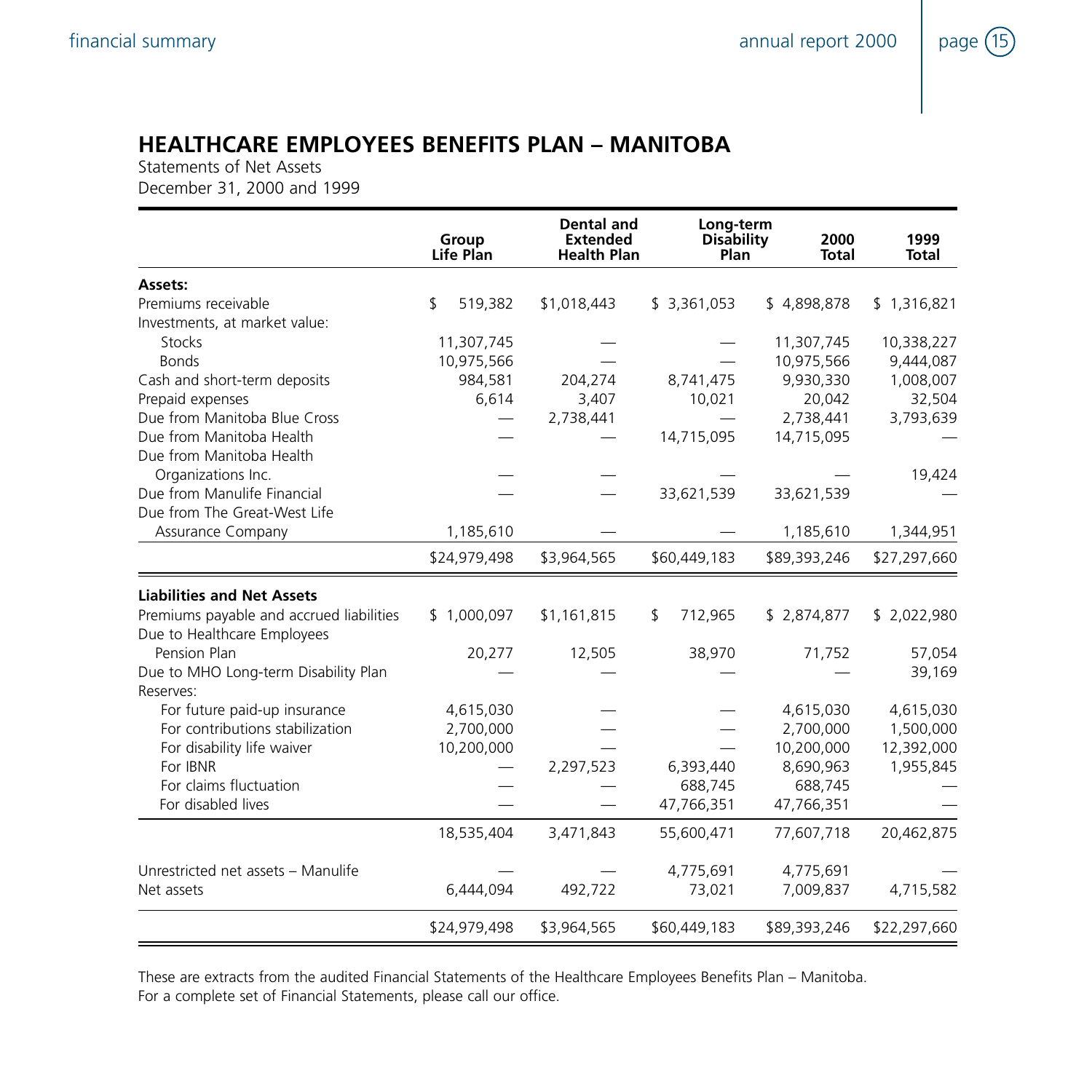#### **HEALTHCARE EMPLOYEES BENEFITS PLAN – MANITOBA**

Statements of Changes in Net Assets

Years ended December 31, 2000 and 1999

|                                            | Group<br>Life Plan | Dental and<br><b>Extended</b><br><b>Health Plan</b> | Long-term<br><b>Disability</b><br>Plan | 2000<br><b>Total</b> | 1999<br><b>Total</b> |
|--------------------------------------------|--------------------|-----------------------------------------------------|----------------------------------------|----------------------|----------------------|
| Increase in net assets:                    |                    |                                                     |                                        |                      |                      |
| Premiums                                   | \$5,469,338        | \$14,856,441                                        | \$7,436,159                            | \$27,761,938         | \$17,776,790         |
| Funding from Manitoba Health               |                    |                                                     | 6,923,297                              | 6,923,297            |                      |
| Recoveries                                 |                    |                                                     |                                        |                      | 521,467              |
| Investment income                          | 2,679,447          | 201,176                                             | 1,874,522                              | 4,755,145            | 1,846,347            |
|                                            | 8,148,785          | 15,057,617                                          | 16,233,978                             | 39,440,380           | 20,144,604           |
| Decrease in net assets:                    |                    |                                                     |                                        |                      |                      |
| Claims incurred                            | 4,957,360          | 14,942,858                                          | 11,334,882                             | 31,235,100           | 15,980,136           |
| Administrative - HEBP                      | 214,452            | 197,320                                             | 468,985                                | 880,757              | 864,342              |
| Administrative and interest -              |                    |                                                     |                                        |                      |                      |
| Great-West Life                            | 211,716            |                                                     |                                        | 211,716              | 193,372              |
| Administrative - Blue Cross                |                    | 910,307                                             |                                        | 910,307              | 699,473              |
| Stop loss premiums                         | 131,820            |                                                     |                                        | 131,820              | 121,639              |
| Administrative - Manulife                  |                    |                                                     | 1,043,965                              | 1,043,965            |                      |
| Investment manager fees                    | 69,657             |                                                     |                                        | 69,657               | 46,784               |
|                                            | 5,585,005          | 16,050,485                                          | 12,847,832                             | 34,483,322           | 17,905,746           |
| Net increase (decrease) in assets prior to |                    |                                                     |                                        |                      |                      |
| appropriations to (from) reserves          | 2,563,780          | (992, 868)                                          | 3,386,146                              | 4,957,058            | 2,238,858            |
| Transfer of net assets from MHO            |                    |                                                     | 846,475                                | 846,475              |                      |
| Appropriations from (to) reserves:         |                    |                                                     |                                        |                      |                      |
| Reserve for future paid-up insurance       |                    |                                                     |                                        |                      | (80, 665)            |
| Reserve for contributions stabilization    | (1,200,000)        |                                                     |                                        | (1,200,000)          |                      |
| Reserve for disability life waiver         | 2,192,000          |                                                     |                                        | 2,192,000            | (1,763,000)          |
| Reserve for IBNR                           |                    | (341, 678)                                          | (525, 438)                             | (867, 116)           | (135, 244)           |
| Reserve for claims fluctuation             |                    |                                                     | 835,767                                | 835,767              |                      |
| Reserve for disabled lives                 |                    |                                                     | (4,253,438)                            | (4,253,438)          |                      |
|                                            | 992,000            | (341, 678)                                          | (3,943,109)                            | (3,292,787)          | (1,978,909)          |
| Net increase (decrease) in assets after    |                    |                                                     |                                        |                      |                      |
| appropriations to (from) reserves          | 3,555,780          | (1,334,546)                                         | 289,512                                | 2,510,746            | 259,949              |
| Net assets, beginning of year              | 2,888,314          | 1,827,268                                           |                                        | 4,715,582            | 4,455,633            |
| Transfer of unrestricted net assets        |                    |                                                     | (216, 491)                             | (216, 491)           |                      |
| Net assets, end of year                    | \$6,444,094 \$     | 492,722                                             | \$<br>73,021                           | \$7,009,837          | \$4,715,582          |
|                                            |                    |                                                     |                                        |                      |                      |

These are extracts from the audited Financial Statements of the Healthcare Employees Benefits Plan – Manitoba. For a complete set of Financial Statements, please call our office.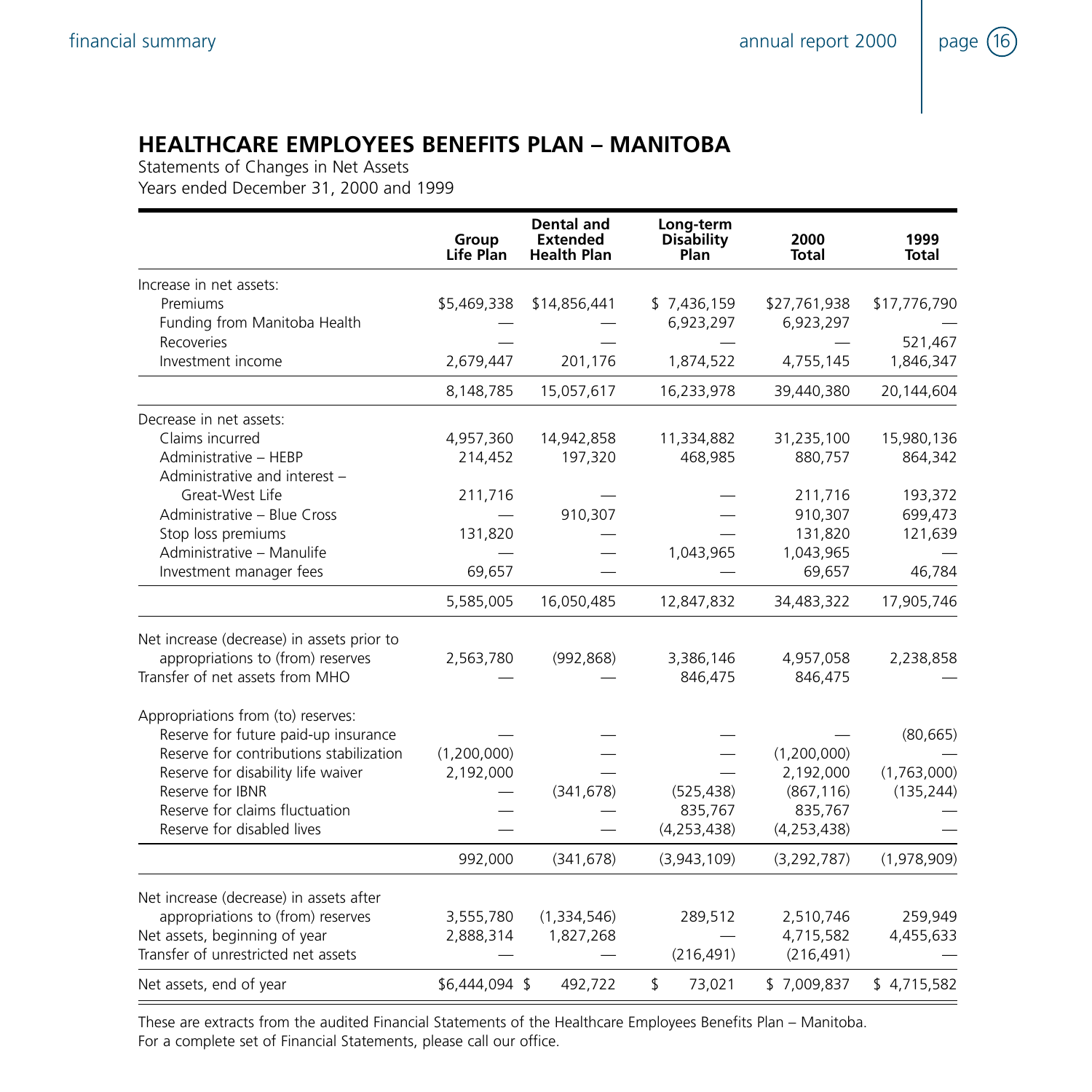

# on the horizon<br>
What to look for<br>
What to look for What to look for

Providing you with Plan information and updates is one of our top priorities at HEBP. You will continue to receive PlanTalk newsletters, and in the coming year we are pleased to be introducing a new website and orientation video in addition to a manual for employers.

#### **PlanSite**

Our new website at **www.hebp.mb.ca** will feature the latest information on Plan benefits and changes as well as contact information, forms to download, newsletters and annual reports. The website will be updated and expanded on an ongoing basis.

#### **PlanView**

An orientation video is being produced to inform new healthcare employees about their Pension and Benefits Plans and to assist employers with enrolment and orientation.

#### **PlanTalk**

The PlanTalk newsletter for employees and retirees participating in the Healthcare Employees Pension and Benefits Plans continues to be distributed two times each year, in the spring and the fall.

#### **PlanFacts**

Introduced in 2000, PlanFacts continues to be sent to facility administrators to inform them of important Plan issues.

#### **Employer Manual**

Employer manuals will be distributed to facilities for administrators to refer to when counselling employees, particularly when a new employee is hired and being enrolled in the Plans or when an employee is being transferred from or to a facility or terminating employment